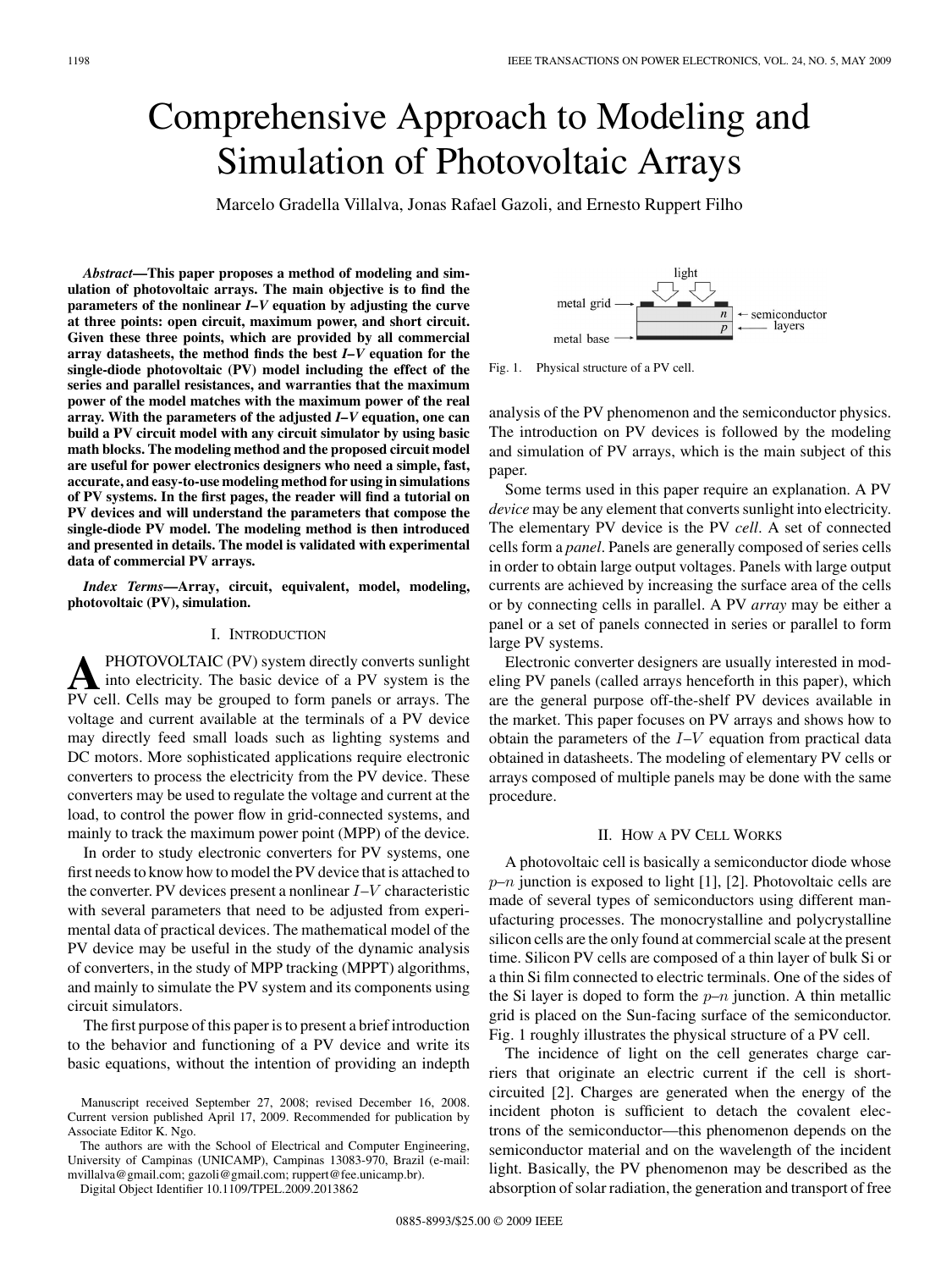carriers at the  $p-n$  junction, and the collection of these electric charges at the terminals of the PV device [3], [4].

The rate of generation of electric carriers depends on the flux of incident light and the capacity of absorption of the semiconductor. The capacity of absorption depends mainly on the semiconductor bandgap, on the reflectance of the cell surface (that depends on the shape and treatment of the surface), on the intrinsic concentration of carriers of the semiconductor, on the electronic mobility, on the recombination rate, on the temperature, and on several other factors.

The solar radiation is composed of photons of different energies. Photons with energies lower than the bandgap of the PV cell are useless and generate no voltage or electric current. Photons with energy superior to the bandgap generate electricity, but only the energy corresponding to the bandgap is used—the remainder of energy is dissipated as heat in the body of the PV cell. Semiconductors with lower bandgaps may take advantage or a larger radiation spectrum, but the generated voltages are lower [5]. Si is not the only, and probably not the best, semiconductor material for PV cells, but it is the only one whose fabrication process is economically feasible in large scale. Other materials can achieve better conversion efficiency, but at higher and commercially unfeasible costs.

The study of the physics of PV cells is considerably complicated and is out of the scope of this paper. For the purpose of studying electronic converters for PV systems, it is sufficient to know the electric characteristics of the PV device (cell, panel, and array). The manufacturers of PV devices always provide a set of empirical data that may be used to obtain the mathematical equation of the device *I*–*V* curve. Some manufacturers also provide *I*–*V* curves obtained experimentally for different operating conditions. The mathematical model may be adjusted and validated with these experimental curves.

#### III. SOLAR RADIATION

The efficiency of a PV device depends on the spectral distribution of the solar radiation. The Sun is a light source whose radiation spectrum may be compared to the spectrum of a black body near 6000 K. A black body absorbs and emits electromagnetic radiation in all wavelengths. The theoretical distribution of wavelengths of the black body radiation is mathematically described by Planck's law, which establishes the relations and interdependencies of the wavelength (or frequency), the temperature and the spectral distribution of the black body [5]–[7]. Fig. 2 shows the spectral distribution of the black body radiation compared with the extraterrestrial and terrestrial solar radiations [2].

The study of the effect of the solar radiation on PV devices is difficult because the spectrum of the sunlight on the Earth's surface is influenced by factors such as the variation of the temperature on the solar disc and the influence of the atmosphere [8]. In the extraterrestrial space, at the average distance between the Sun and the Earth, the irradiated solar energy is about 1.353 kW/m<sup>2</sup>. On the Earth's surface, the irradiation is approximately  $1 \text{ kW/m}^2$  (this is a reference value only, as the net irradiation on Earth's surface depends on many factors).



Fig. 2. Spectral distribution of the black body radiation and the Sun radiation in the extraterrestrial space (AM0) and on Earth's surface (AM1.5). *Source:Moller ¨* [2].



Fig. 3. Illustration of the AM1.5 path and the direct-normal and global incident radiations on a Sun-facing surface at 37◦ tilt.

PV devices are generally evaluated with reference to a standard spectral distribution. The American Society for Testing and Materials (ASTM) defines two standard terrestrial spectral distributions [9], [10]: the direct-normal and global AM1.5. The direct-normal standard corresponds to the incident radiation that perpendicularly reaches a Sun-facing surface directly from the Sun. The global or total standard corresponds to the spectrum of the direct and diffuse radiations. Diffuse radiation is the radiation influenced by the atmospheric steam and the reflection on Earth's surface. The AM1.5 standards are defined for a PV device whose surface is tilted at 37◦ and faces the Sun rays.

The AM initials stand for *air mass*, which means the mass of air between a surface and the Sun that affects the spectral distribution and intensity of sunlight [11]. The  $AMx$  number indicates the length of the path of the solar radiation through the atmosphere. With longer paths more light deviation and absorption occur. These phenomena change the spectral distribution of the light received by the PV device. The length of the path of the sun rays (given in number of atmospheres) is indicated by the  $x$  coefficient of AM $x$  defined as

$$
x = \frac{1}{\cos \theta_{\rm z}}\tag{1}
$$

where  $\theta_z$  is the angle of the Sun with reference to the zenith, as shown in Fig. 3. A bigger  $x$  corresponds to a longer path and a greater air mass between the Sun and the surface of the terrestrial PV device. The standard AM1.5 distributions correspond to the spectrum of the solar radiation with a solar angle  $\theta_z = 48.19^\circ$ . Fig. 3 illustrates the definitions of the AM1.5 path and the directnormal and global radiations.